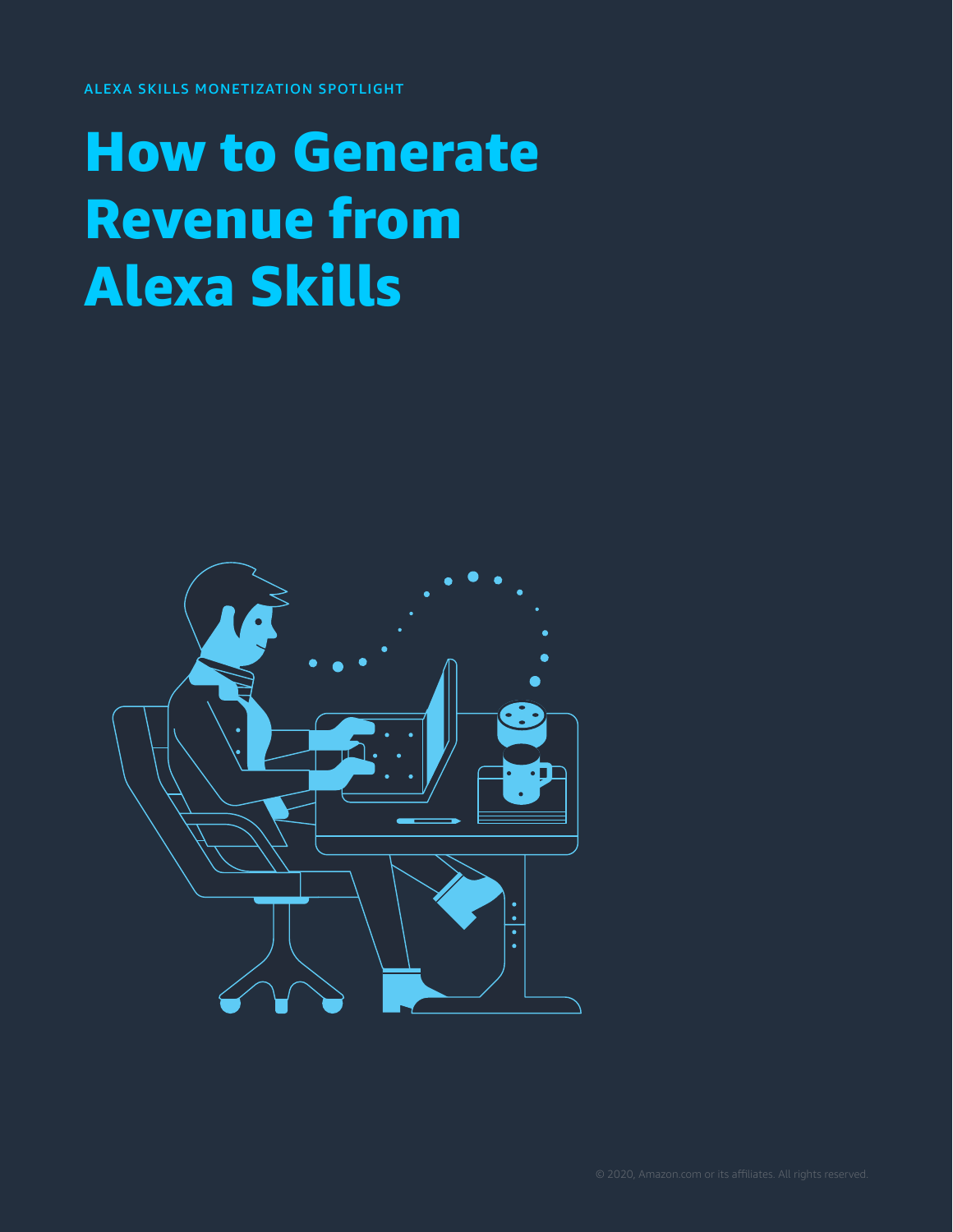## Introduction



With Alexa available in hundreds of millions of devices across multiple modalities, voice is more accessible to consumers in more places and contexts than ever before.

Along with this growth, we've continued to advance what Alexa can do for brands and businesses. New monetization capabilities have opened a new door for brands, developers, and businesses to harness the potential of voice to make transacting easy and seamless for customers.

This Monetization Spotlight will help your agency teams navigate the Alexa skill monetization capabilities so you can ultimately create engaging voice experiences that drive revenue for your clients.

### You will learn about:

- **MHow In-Skill Purchasing** makes buying premium
- ⊗ How integrating **Amazon Pay** for Alexa skills can facilitate seamless transactions for real world goods and services
- **<sup>⊗</sup> Best Practices** for designing Alexa skills that can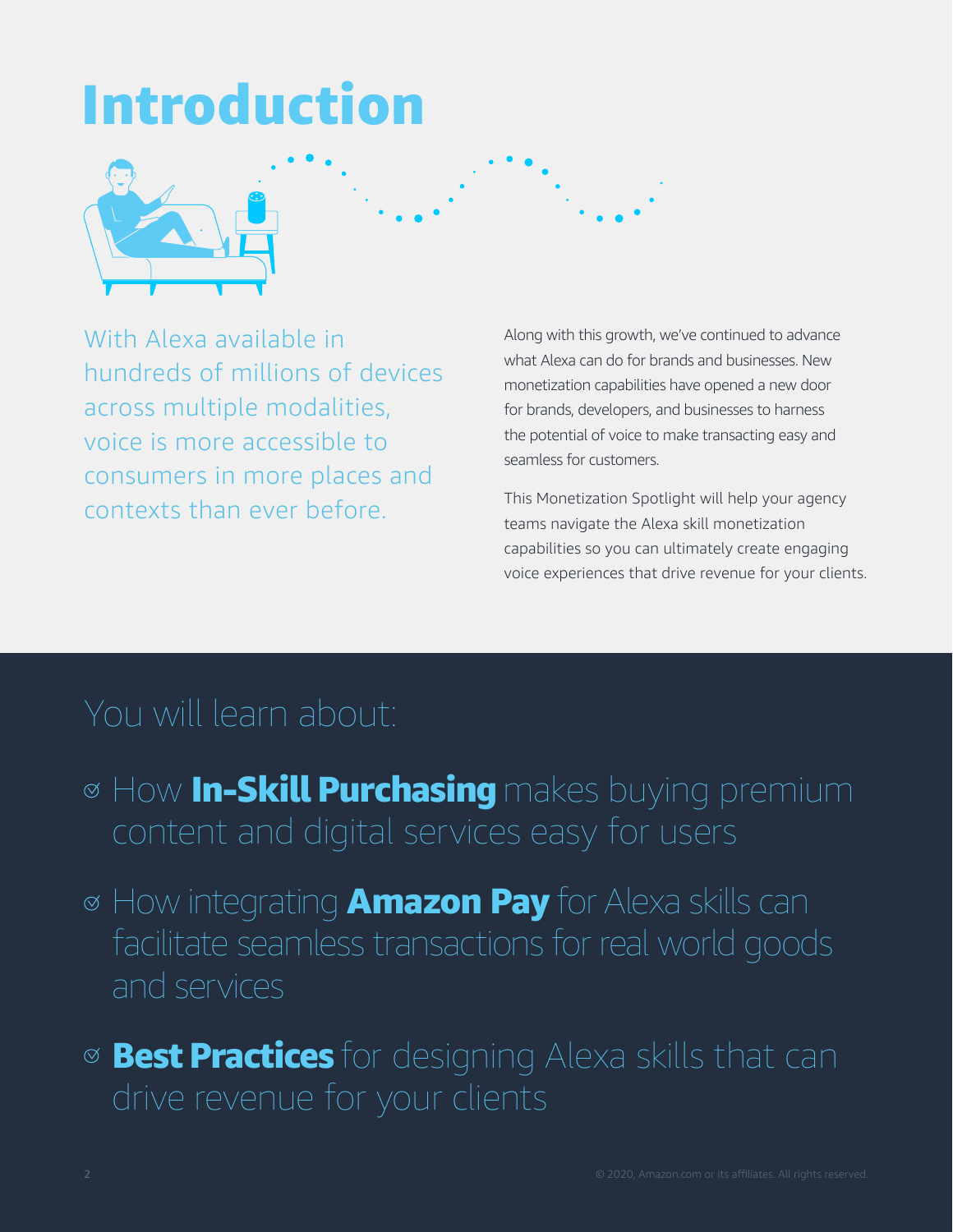## **Growing** Your Client's Business With Alexa Skills

Alexa skills offer a unique opportunity to provide customers a great experience and add value within your client's marketing and product strategy.

Voice is now a routine part of customers digital experience with businesses. A brand's Alexa skill should be complementary and connected to its overall marketing presence.

Picture a customer that lands on your brand website while researching products online.

- 1. They decide to buy it online using their laptop.
- 2. Then, after the product arrives, they discover the brand's Alexa skill and begin to seamlessly engage with the brand through voice.
- **3.** Using the skill, the customer asks a question about a product and the skill sends them a text message with a link to the brand website where they receive more information on their mobile phone.
- 4. After receiving the information they needed, they order their next product through the Alexa skill.



This type of interaction is fluid for consumers and enables brands to utilize an omnichannel strategy to engage their customers. Alexa is present throughout, facilitating a great experience. Voice is no longer a one-time novelty experience, but rather a key component in a brand's marketing mix.

through voice and Alexa, it's critical brands have a presence.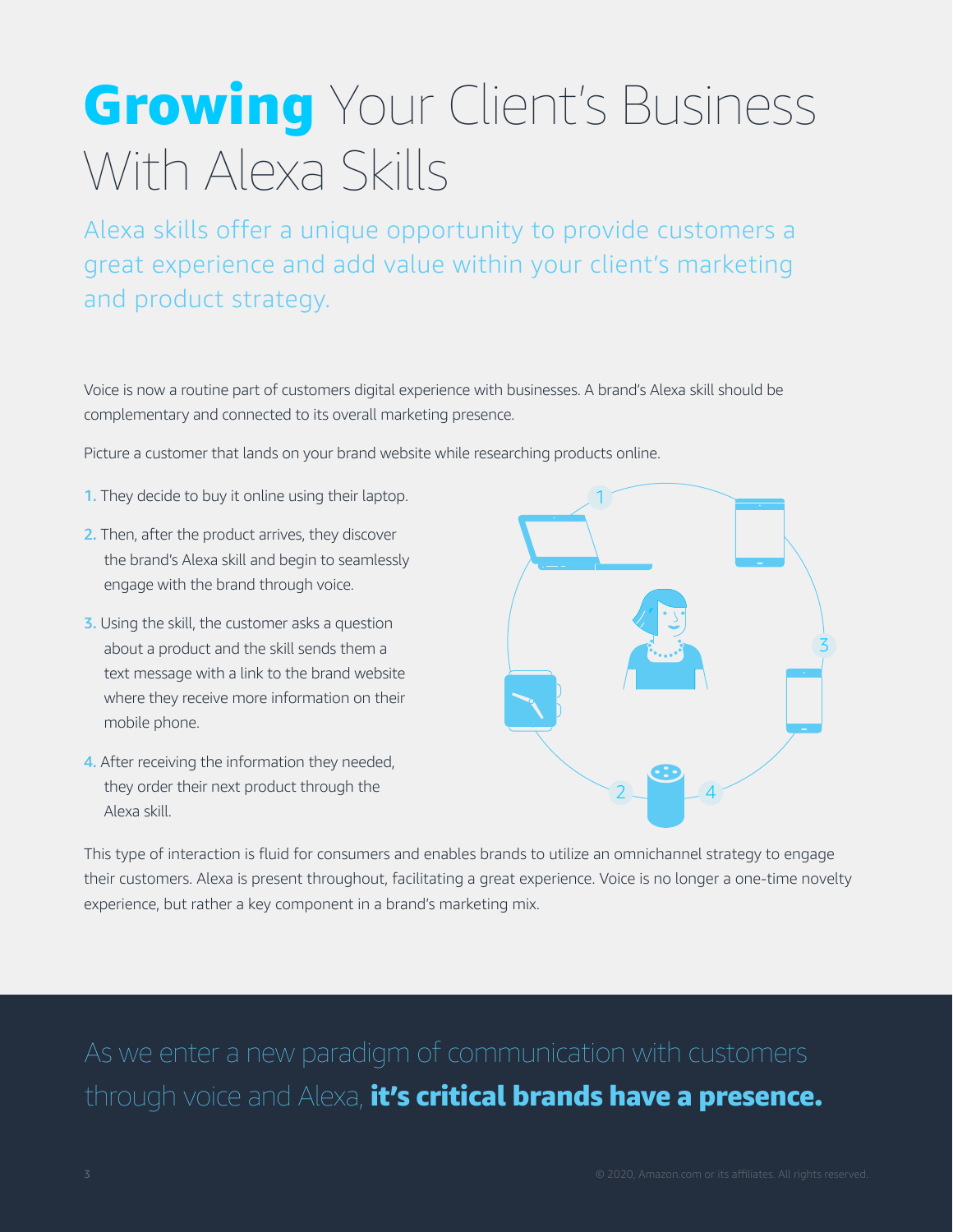The world's biggest brands are creating voice strategies and publishing 'skills' and as a result, customers increasingly expect the brands in their lives to have a presence on Alexa. Today, there are over 100,000 skills available which have led to billions of interactions.

In addition to the growth of skills, we are innovating Alexa's capabilities every day. The smarter Alexa gets, the more every brand using the service benefits.

One of the most important capabilities we've added is monetization. With In-Skill Purchasing and Amazon Pay for Alexa Skills, brands can now sell their products and services directly through voice.

#### So, how do these features work?



 **IN-SKILL PURCHASING** is used for brands selling premium digital goods and services such as hint packs, advanced in-skill feature access or extended skill experiences.



 **AMAZON PAY** can be used for brands selling real world goods and services sold off-Amazon such as train tickets, flowers, and gym memberships.

And more brands are leveraging monetization features in their Alexa skills than you might expect. From Capital One to Fitbit and Expedia to Who Wants to Be a Millionaire?, major brands are already using voice as way to drive revenue. Regardless of what vertical your clients operate in, there's an opportunity to leverage Alexa skills to provide a unique and seamless transaction experience for consumers. Let's dig into each of these monetization capabilities in the next few pages.



"Today, if you're not a brand selling products through voice, you're at a huge disadvantage because there are over 100 million Alexa-enabled devices right now and this is a big opportunity."

– Mark Cuban, Entrepreneur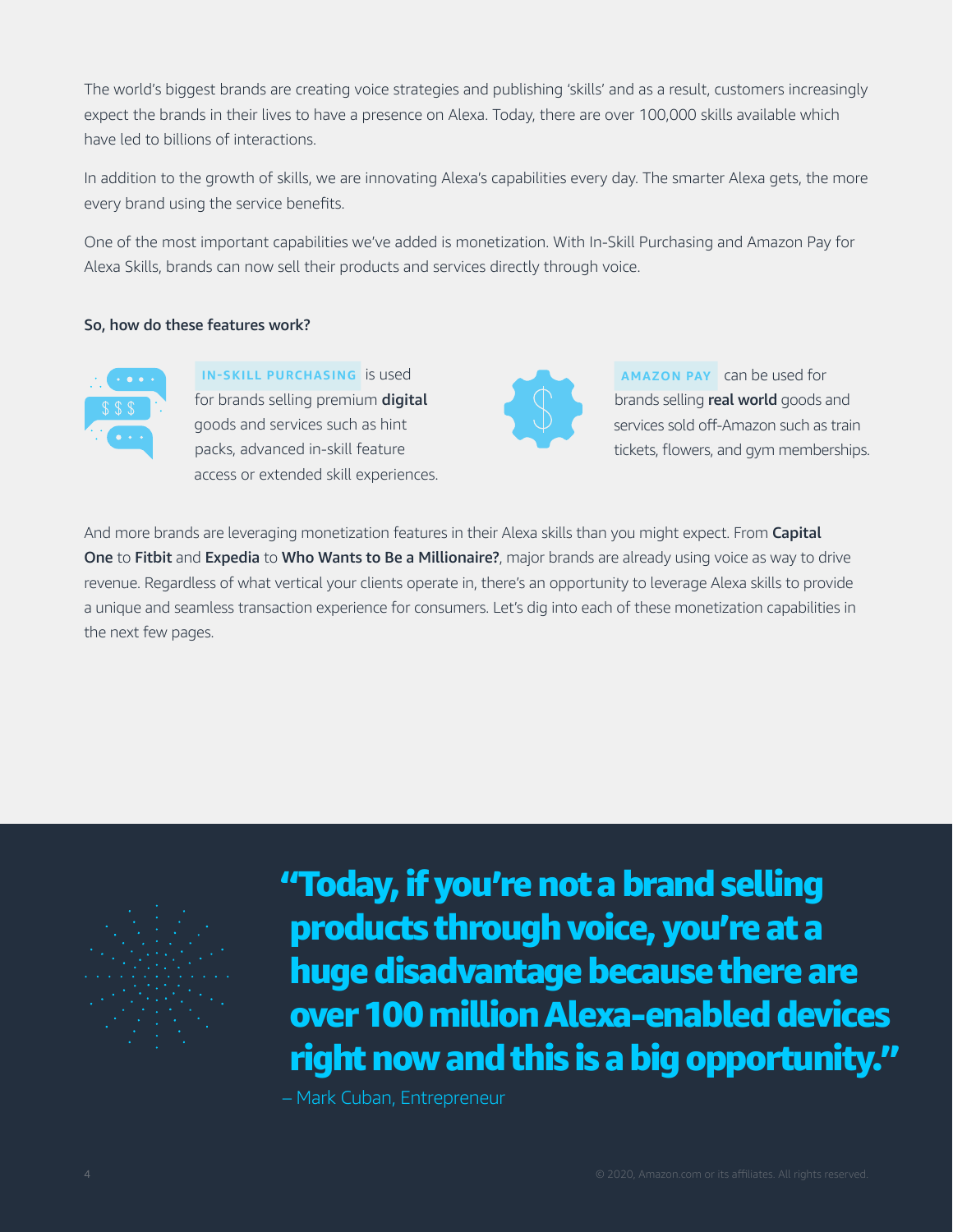# Selling Digital Products and Content With Alexa Skills

### Enhancing skill experiences with In-Skill Purchasing.

In-Skill Purchasing offers three ways for brands to sell digital products and services through Alexa:

#### **ONE-TIME PURCHASES**

Stand-alone products and content that do not expire. Once a customer purchases it, it's theirs and they have it whenever they would like.

° *Example: the Ambient Noise skill for Alexa allows users to access new sounds through a one-time purchase.*



#### **CONSUMABLES**

Content or features that can be purchased, depleted, and purchased again.

° *Example: Game Show Network's Common Knowledge skill for Alexa lets users purchase hints, skips, and saves throughout the game.*

#### **SUBSCRIPTIONS**

New products or content that become accessible based on a recurring charge to the customer.

° *Example: the Muse Meditation skill for Alexa enables users to purchase subscriptions to access premium content and featured meditations.*

#### **IN-SKILL PURCHASING FOR ALEXA SKILLS SUCCESS STORY**

*TuneIn Live is a popular streaming audio service allowing their audience access to exclusive audio feeds and radio stations from major professional sports teams and premier news outlets. To access TuneIn requires a monthly subscription, now with In-Skill Purchasing they have been able to offer their large smart-speaker audience the opportunity to subscribe directly through Alexa.*

- <sup>o</sup> The TuneIn Live skill for Alexa brings customers the best collection of thousands of live sporting events and premium news stations on Alexa.
- ° Customers are offered a \$3.99 per month subscription. Prime members can save \$1 per month.
- ° Subscriptions include a 7-day free trial so users can test the service before the paid subscription starts.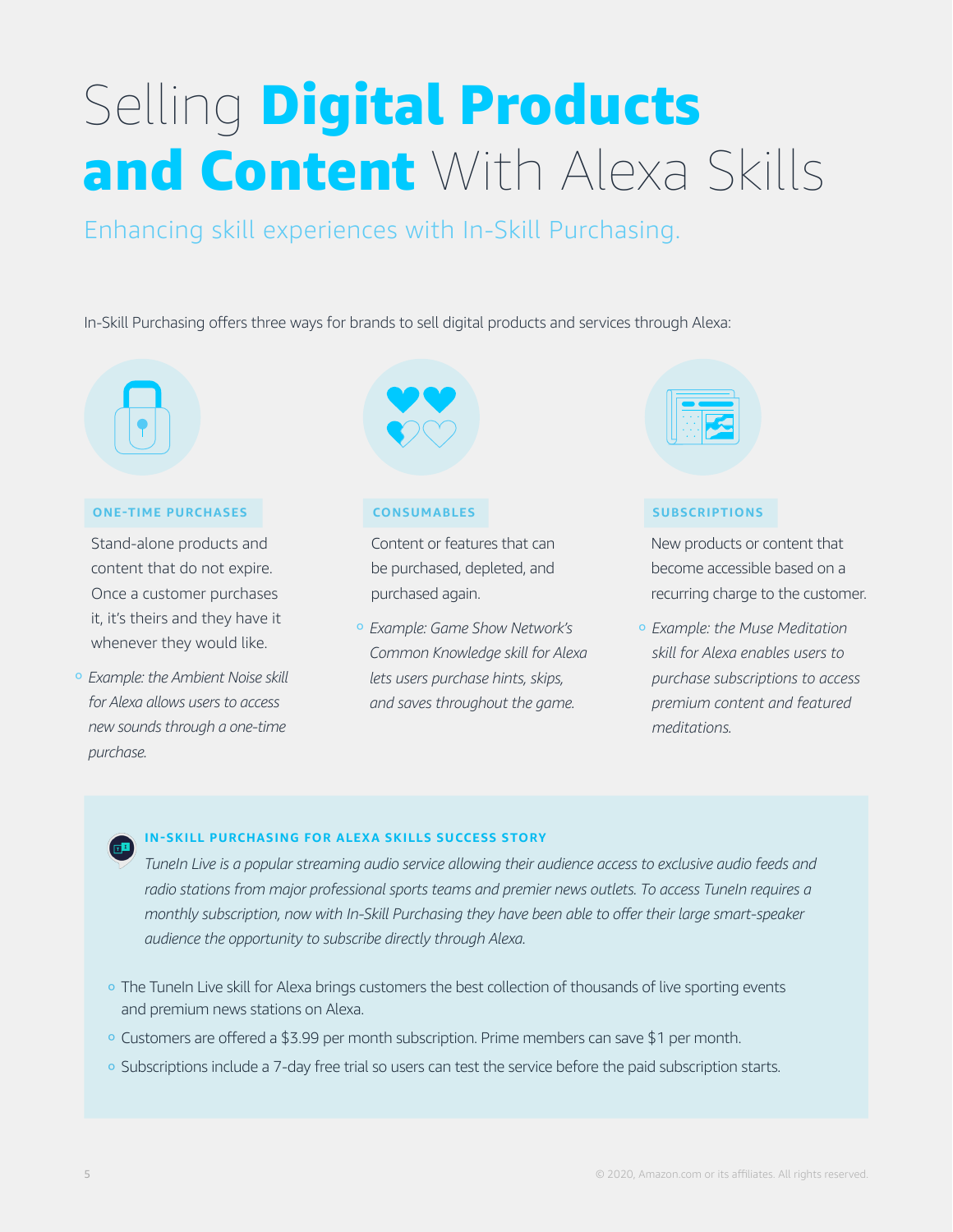# Brands Can Sell Real-World Goods and Services Using Amazon Pay for Alexa Skills

Amazon Pay for Alexa Skills lets brands tap into an existing user base of active Amazon customers.

Amazon Pay for Alexa skills is the solution for brands looking to sell products not sold on Amazon to users on Alexa. Amazon Pay is easy for customers to use because it uses the payment information they already have on file with Amazon. For brands, integrating Amazon Pay provides access to a valuable base of users who are already equipped to transact through Amazon.

That means practically anyone who has an Amazon Echo as well as anyone who has bought anything on Amazon.com before is ready to use Amazon Pay. Amazon Pay for Alexa skills is a great way to ensure customers can easily and reliably transact with your clients through voice.



#### **SO, WHAT EXACTLY CAN BRANDS SELL IN THEIR SKILLS WITH AMAZON PAY?**

Amazon Pay allows for purchasing of real-world goods and services. That includes physical items brands sell direct to consumer – from clothing to food items – as well as services with a 'real-world' component such as event tickets or Uber rides. Example skills for Alexa using Amazon Pay:





### Amazon.com has over 300MM customers worldwide with active accounts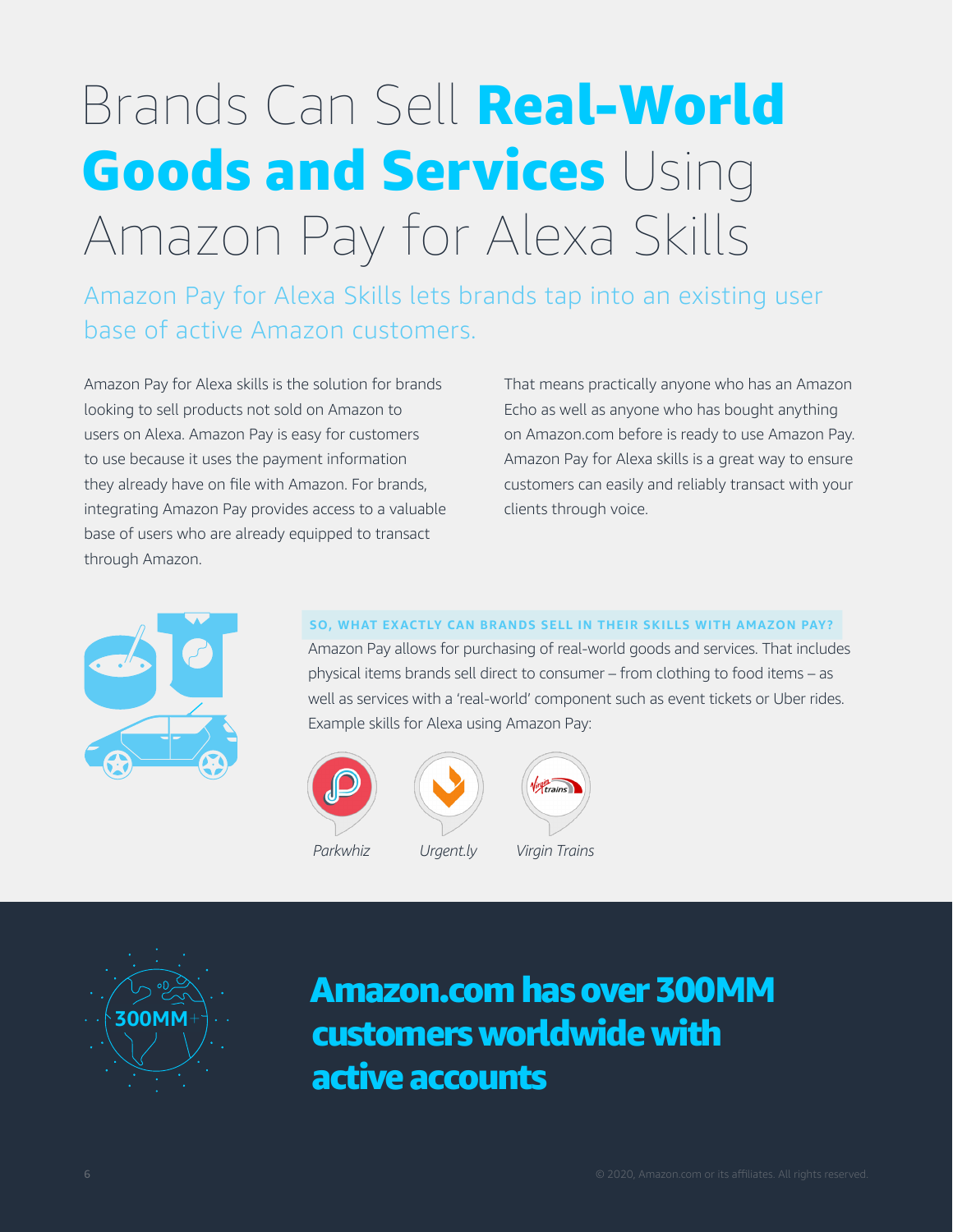#### **AMAZON PAY PROVIDES SOLUTIONS FOR YOUR CLIENT'S UNIQUE WAY OF SELLING**

Amazon Pay supports a range of functionality allowing brands to sell their products in a variety of ways.

- ° 'Charge now' transactions for immediate purchases
- ° 'Charge later' transactions for recurring services
- ° Digital product packages (In-Skill Purchase products with real world components)

In addition to the functionality supported, Amazon Pay handles the management of the transaction and any pricing logic making back-end support easy for you and your client's technology teams.

#### **INTEGRATING AMAZON PAY INTO BRAND SKILLS CREATES A BETTER EXPERIENCE FOR CUSTOMERS**

Amazon Pay enables customers to start checkout on other brand channels such as a website or mobile app and complete their purchase via Alexa, or vice versa. To do this, we have created Buyer ID.

**Buyer ID** is an amazing feature that allows brands to personalize their experience based on their customers' last interactions. This allows brands to recognize customers across channels using a unique ID assigned to your brand and customers. In fact, Buyer ID is a simpler way to access customer accounts than the Account Linking method in Alexa, making transacting quicker and easier for customers.



**SUCCESS STORY** *Atom Tickets skill for Alexa*

- ° Hands-free movie ticket purchasing experience: selecting a movie, reserving seats, and paying through voice.
- <sup>o</sup> Purchase without having to sign in to any accounts or go through extraneous processes.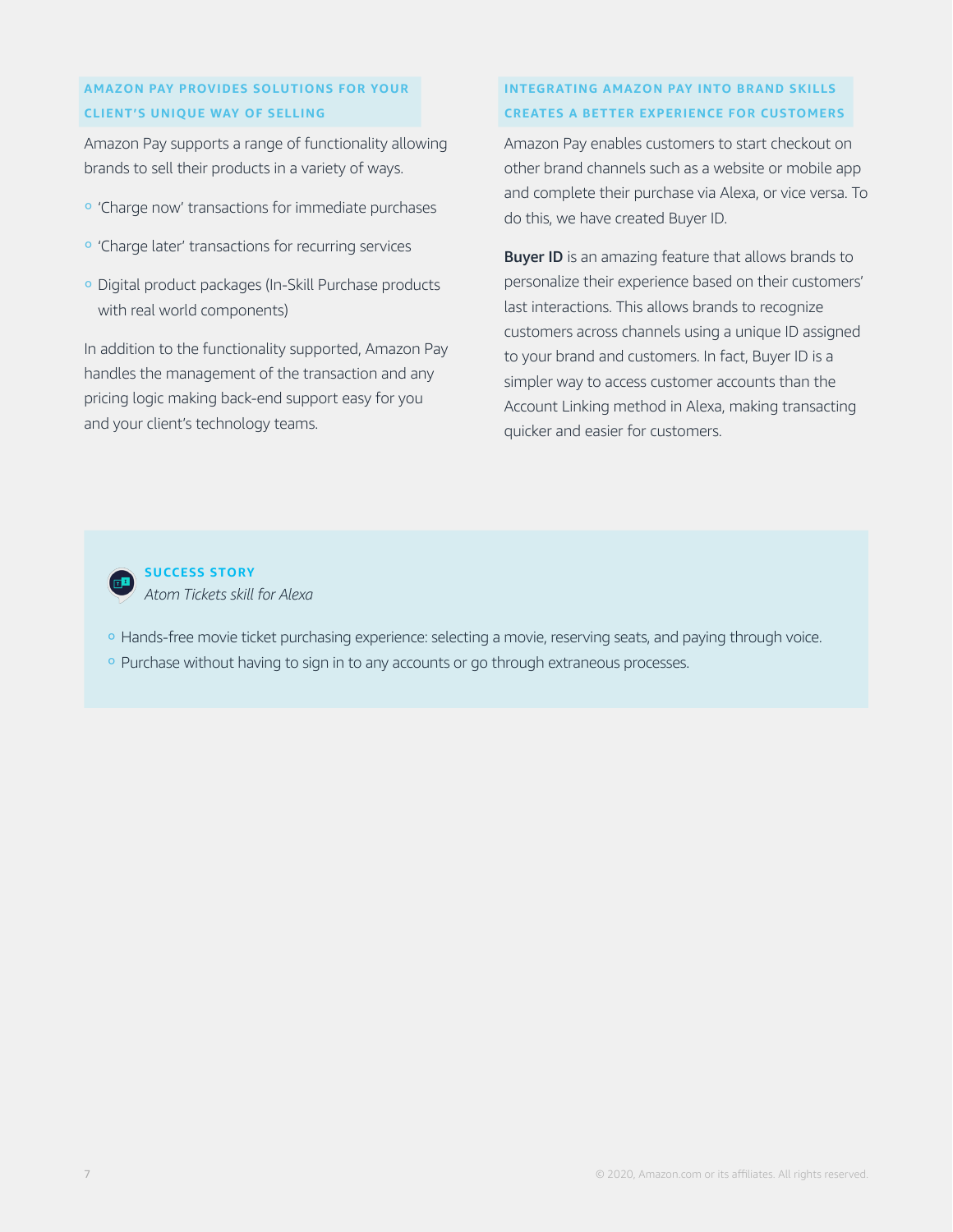# Best Practices for Selling Through Voice

### How to design an engaging monetized skill for brands

It's not enough to simply integrate monetization with your skill, you need to create a great experience. Here are some best practices to help guide brands in building great skills for customers:



### **1. IDENTIFY CORE SCENARIOS**

- ° Think voice-only value add. *Which order-related actions do shoppers want to accomplish in a hands-free and eyes-free environment?*
- ° Consider customers' external triggers. *What events in a brand's customer shopping journey can voice assist with?*
- ° Focus on habitual purchases. *What products does your brand sell that lend themselves to repeat purchase behavior?*
- ° Highlight products and services that are new. *Are there deals or seasonal items that can drive re-engagement with your skill?*



### **2. KEEP IT SIMPLE**

- Limit your offering. *What are your client's top-selling products?*
- <sup>o</sup> Sell low-complexity, low-risk items. *Which products do not require hands-on evaluation by shoppers?*
- Remember that voice is different. *How can shoppers quickly learn about your products in a voice-first context?*
- ° Use top customer inquiries as content focus areas. *How can voice address common customer questions?*